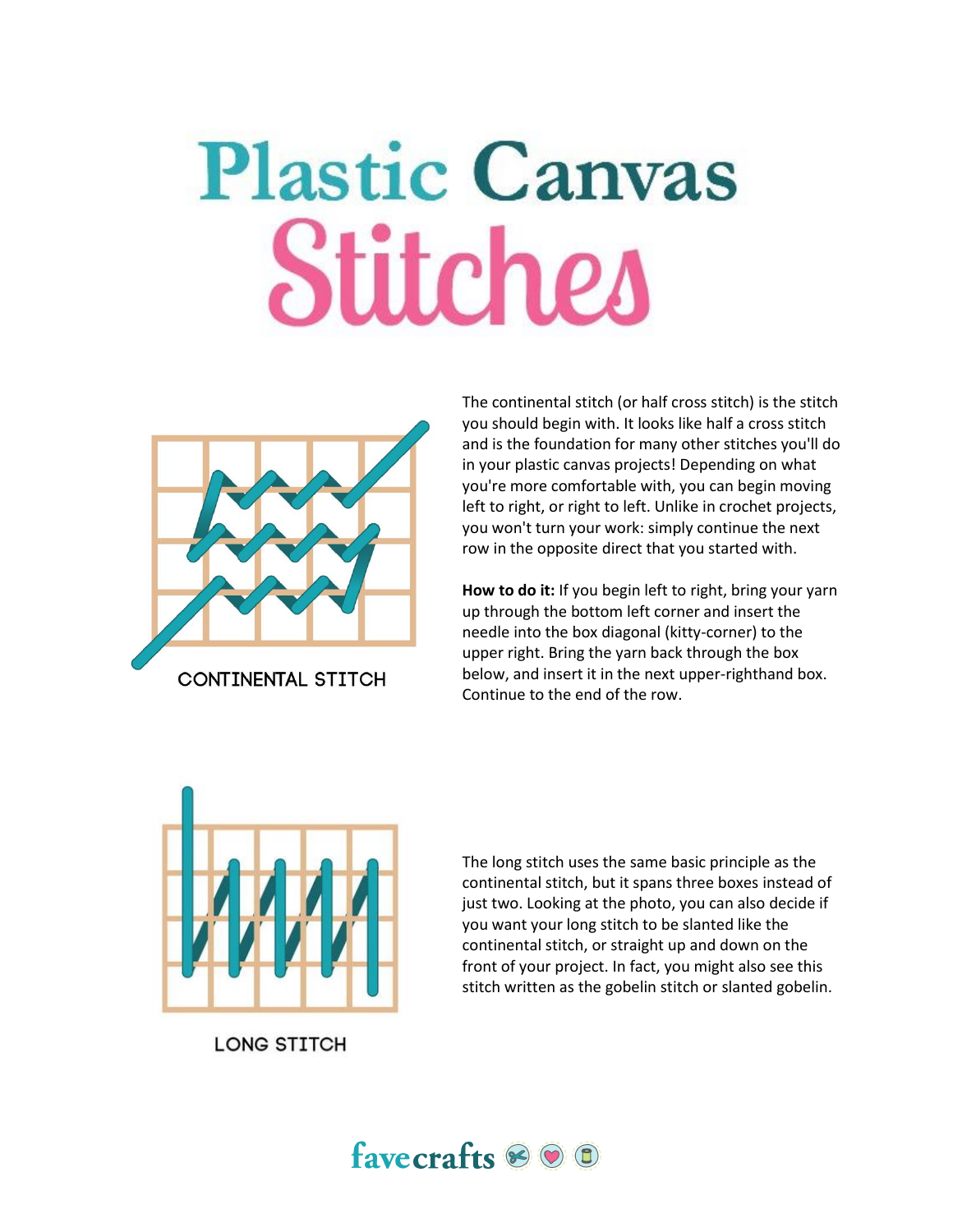

Here is an example of what the slanted long stitch, or slanted gobelin, looks like. You can situate these longer stitches next to shorter ones like the continental stitch for a unique look. In fact, by situating short and long stitches just so, you can create little boxes that form the mosaic stitch!

**SLANTED GOBELIN** 



**MOSAIC STITCH** 

The mosaic stitch is gorgeous for making squares. By pairing the continental stitch with the slanted gobelin (or slanted long stitch), you create little boxes that are great for adding texture to the canvas. This is particularly great for colorwork as well. Alternate colors in your boxes for a lovely checkerboard design.



Cross stitch is a term most people are familiar with! It is the natural conclusion of the continental stitch, where you go back and cross over that first diagonal. The back of the cross stitch tends to look messy, but the front is lovely.

**CROSS STITCH**